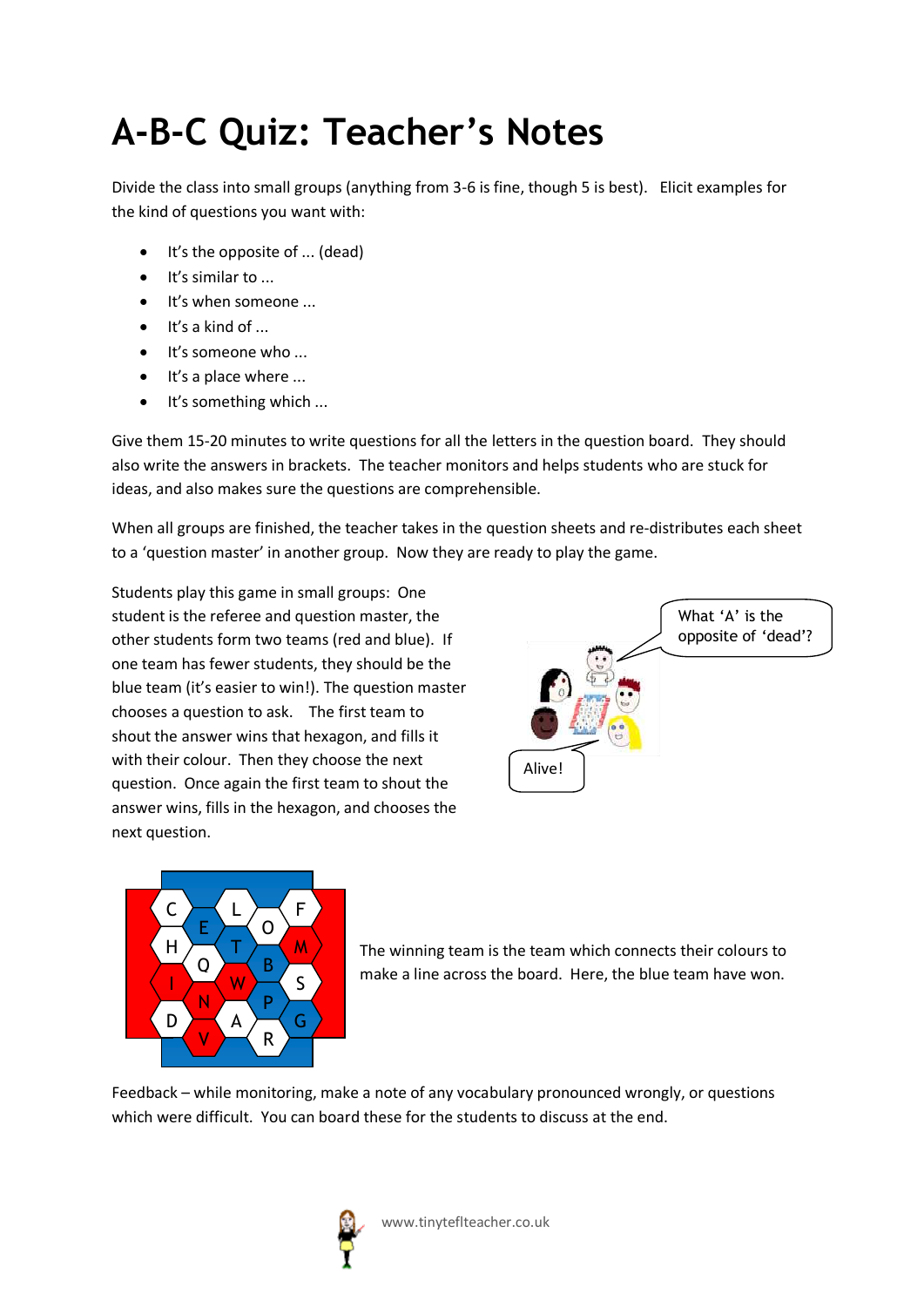## **A-B-C Quiz**

In your group, write questions for each of the letters. The answer must begin with this letter. For example, "What is C is the opposite of laugh?' The answer is 'Cry'.

Useful language:

- $\bullet$  It's the opposite of ...
- $\bullet$  It's similar to ...
- $\bullet$  It's when you ...
- $\bullet$  It's a kind of ...
- It's someone who ...
- $\bullet$  It's a place where ...

| It's something which<br>$\bullet$ |           |
|-----------------------------------|-----------|
| What A is                         | What M is |
| What B is                         | What N is |
| What C is                         | What O is |
| What D is                         | What P is |
| What E is                         | What Q is |
| What F is                         | What R is |
| What G is                         | What S is |